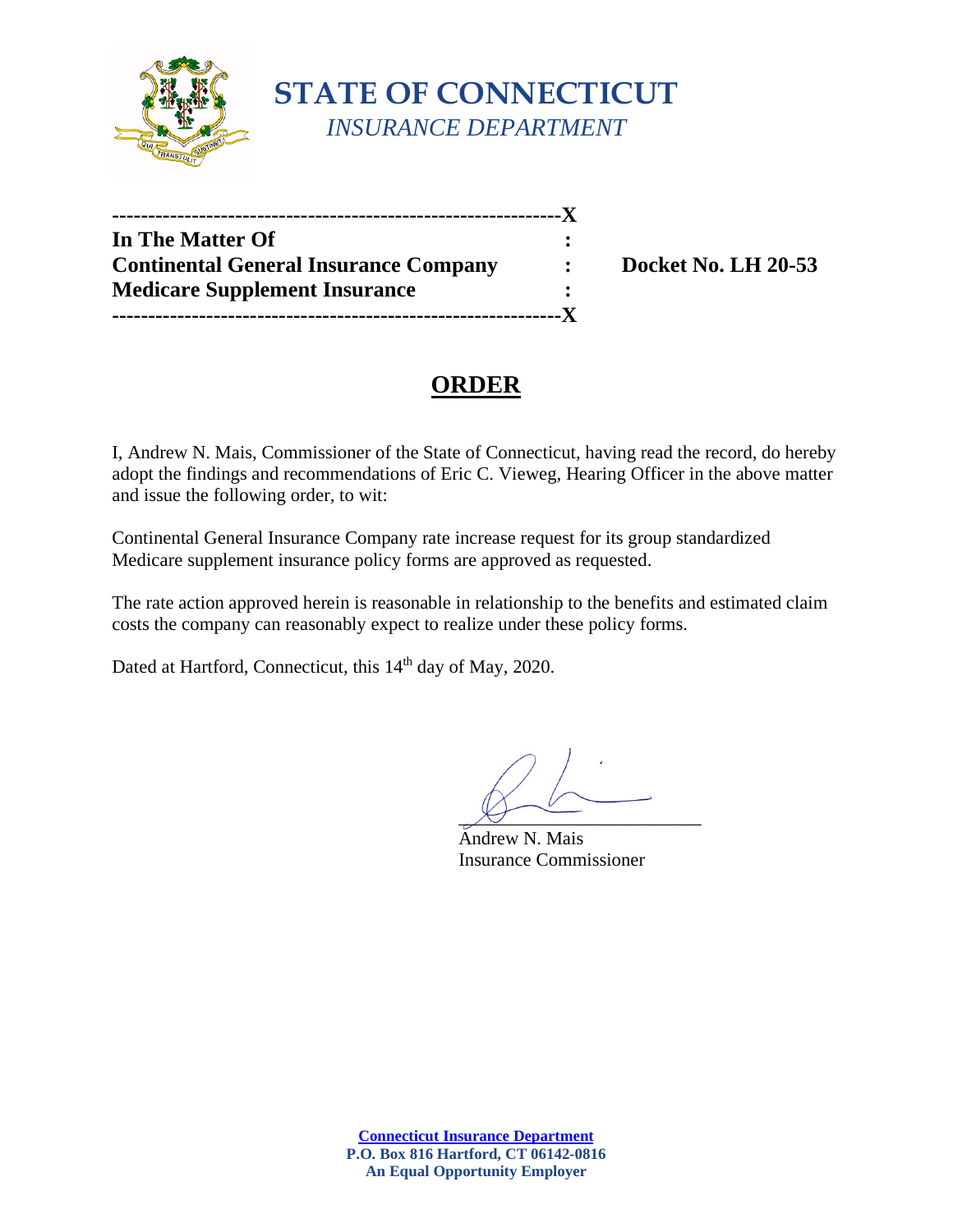

**STATE OF CONNECTICUT** *INSURANCE DEPARTMENT*

| In the Matter Of                             |                |
|----------------------------------------------|----------------|
| <b>Continental General Insurance Company</b> | $\ddot{\cdot}$ |
| <b>Medicare Supplement Insurance</b>         |                |
| -------------------------------------        |                |

**Considered Insurance Continents Continents Continents Continents Continents Continents Continents Continents** 

# **PROPOSED FINAL DECISION**

### **I. INTRODUCTION**

The Insurance Commissioner of the State of Connecticut is empowered to review rates charged for individual and group Medicare supplement policies sold to any resident of this State who is eligible for Medicare. The source for this regulatory authority is contained in Chapter 700c and Section 38a-495a of the Connecticut General Statutes.

After due notice, a hearing was held at the Insurance Department in Hartford, CT on Thursday, April 30, 2020, to consider whether or not the rate increases requested by Continental General Insurance Company on its Individual Medicare supplement insurance business should be approved.

No members from the general public attended the hearing.

No company representatives from Continental General Insurance Company attended the hearing.

The hearing was conducted in accordance with the requirements of Section 38a-474, Connecticut General Statutes, the Uniform Administrative Procedures Act, Chapter 54 of Section 38a-8-1 et seq. of the Regulations of Connecticut State Agencies.

A Medicare supplement policy is a private health insurance policy sold on an individual or group basis, which provides benefits that are additional to the benefits provided by Medicare. For many years Medicare supplement policies have been highly regulated under both state and federal law to protect the interests of persons eligible for Medicare who depend on these policies to provide additional coverage for the costs of health care.

Effective December 1, 2005, Connecticut amended its program of standardized Medicare supplement policies in accordance with Section 38a-496a of the Connecticut General Statutes, and Sections 38a-495a-1 through 38a-495a-21 of the Regulations of Connecticut Agencies. This program, which conforms to federal requirements, provides a "core" package of benefits known as Plan A. Insurers may also offer any one or more of eleven other plans (Plans B through N).

> **[Connecticut Insurance Department](https://portal.ct.gov/cid) P.O. Box 816 Hartford, CT 06142-0816 An Equal Opportunity Employer**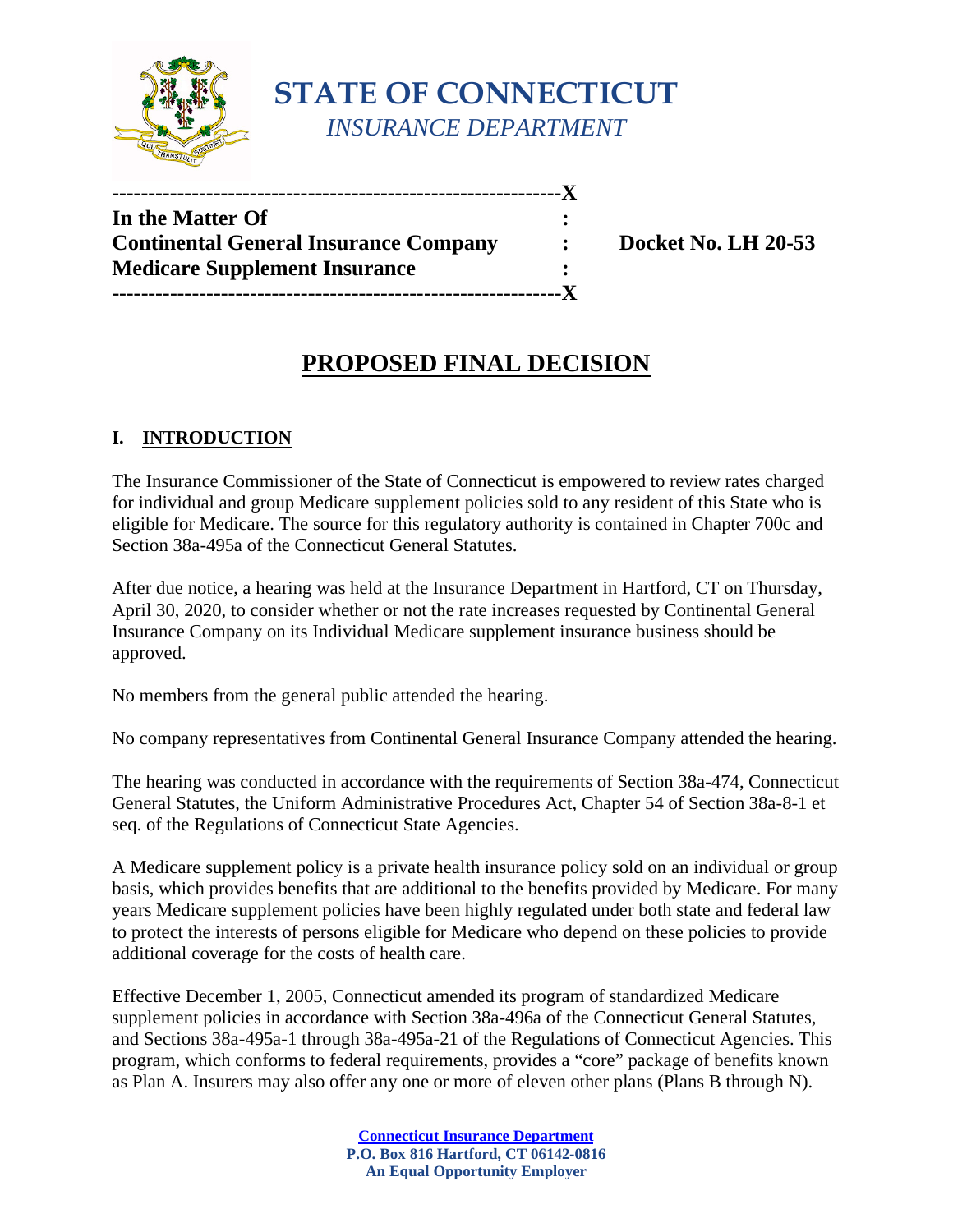Effective January 1, 2006, in accordance with Section 38a-495c of the Connecticut General Statutes (as amended by Public Act 05-20) premiums for all Medicare supplement policies in the state must use community rating. Rates for Plans A through N must be computed without regard to age, gender, previous claims history or the medical condition of any person covered by a Medicare supplement policy or certificate.

The statute provides that coverage under Plans A through N may not be denied on the basis of age, gender, previous claims history or the medical condition of any covered person. Insurers may exclude benefits for losses incurred within six months from the effective date of coverage based on a pre-existing condition.

Effective October 1, 1998, carriers that offer Plan B or Plan C must make these plans as well as Plan A, available to all persons eligible for Medicare by reason of disability.

Insurers must also make the necessary arrangements to receive notice of all claims paid by Medicare for their insureds so that supplement benefits can be computed and paid without requiring insureds to file claim forms for such benefits. This process of direct notice and automatic claims payment is commonly referred to as "piggybacking" or "crossover".

Sections 38a-495 and 38a-522 of the Connecticut General Statutes, and Section 38a-495a-10 of the Regulations of Connecticut Agencies, state that individual and group Medicare supplement policies must have anticipated loss ratios of 65% and 75%, respectively. Under Sections 38a-495-7 and 38a-495a-10 of the Regulations of Connecticut Agencies, filings for rate increases must demonstrate that actual and expected losses in relation to premiums meet these standards, and anticipated loss ratios for the entire future period for which the requested premiums are calculated to provide coverage must be expected to equal or exceed the appropriate loss ratio standard.

Section 38a-473 of the Connecticut General Statutes provides that no insurer may incorporate in its rates for Medicare supplement policies factors for expenses that exceed 150% of the average expense ratio for that insurer's entire written premium for all lines of health insurance for the previous calendar year.

### **II. FINDING OF FACT**

After reviewing the exhibits entered into the record of this proceeding, and utilizing the experience, technical competence and specialized knowledge of the Insurance Department, the undersigned makes the following findings of fact:

- 1. Continental General (The United Teacher Associates Insurance Company) has requested a rate increase of 5.0% on the following individual standardized policy forms, MS-020601 (C), MS-020901 (D), MS- 020701 (F) and MS-021201 (G).
- 2. There are 2 policyholders in Connecticut (Plan C and Plan F). Nationwide there are 3,129 policyholders with the majority in Plans F and G.